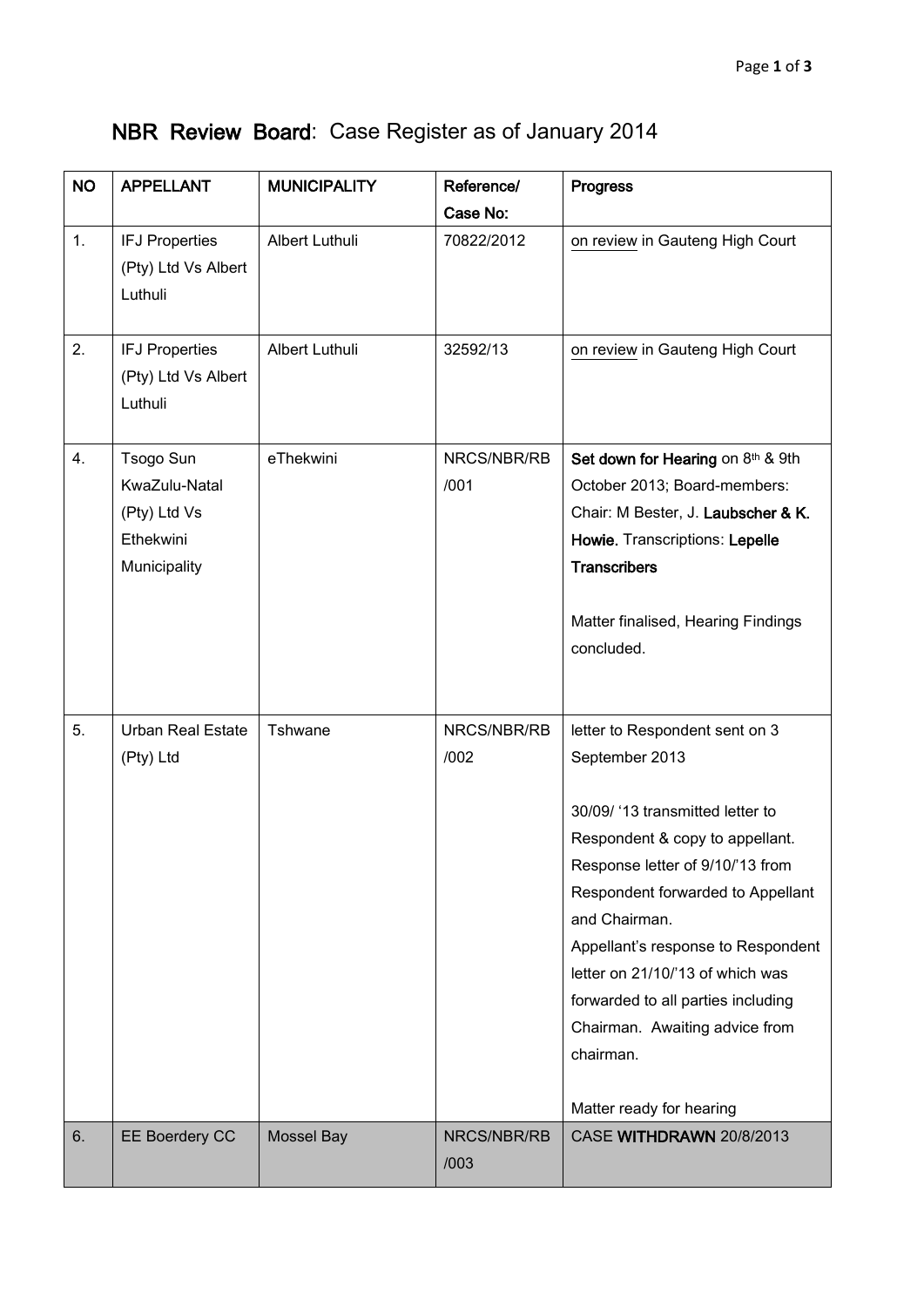| 7.  | SA Polypropylene<br>Yarns (Pty) Ltd | eThekwini    | NRCS/NBR/RB<br>/004 | Board-members Marincowitz &<br>Adler; eThekwini response is 'out of<br>time'; correspondence sent 11/9/'13<br>(Appellant) & 16/9/'13 (Respondent<br>re-transmission MB).                                                                                                                                        |
|-----|-------------------------------------|--------------|---------------------|-----------------------------------------------------------------------------------------------------------------------------------------------------------------------------------------------------------------------------------------------------------------------------------------------------------------|
|     |                                     |              |                     | Matter set for 11 & 12/12/'13.<br>Hearing convened on 11 December<br>and adjourned at 11:00. Hearing<br>was postponed, parties were<br>granted the opportunity to enter into<br>further discussions between<br>themselves.                                                                                      |
| 8.  | Mr P.W.<br>Heydenrych               | Saldanah Bay | NRCS/NBR/RB<br>/005 | Letter to parties requesting<br>information 'faxed 6 September;<br>Respondent replied 13/9/2013<br>(forward Appellant 13/9/'13); Board-<br>members Honikman & Marincowitz<br>Matter set down 22/10/'13.<br><b>Transcribers: Lepelle Transcribers</b><br>Finalised, Hearing Findings to be<br>submitted to NRCS. |
| 9.  | Inanda Park Body<br>Corporate       | Johannesburg | NRCS/NBR/RB<br>/006 | Letter to parties requesting<br>information sent 27/8/13: Parties<br>have replied (A 3rd/9/'13; R 4th/9/'13)                                                                                                                                                                                                    |
| 10. | Kritzinger & Co.                    | Johannesburg |                     | Letter to parties requesting<br>information: 'faxed 12/9/2013;<br>Respondent replied 16/9/2013<br>Response was anticipated<br>14th/10/'13. NRCS to send reminder<br>to parties involved.                                                                                                                        |
| 11. | Mrs P. Meara                        | <b>Bitou</b> |                     | Referred back on review by High                                                                                                                                                                                                                                                                                 |